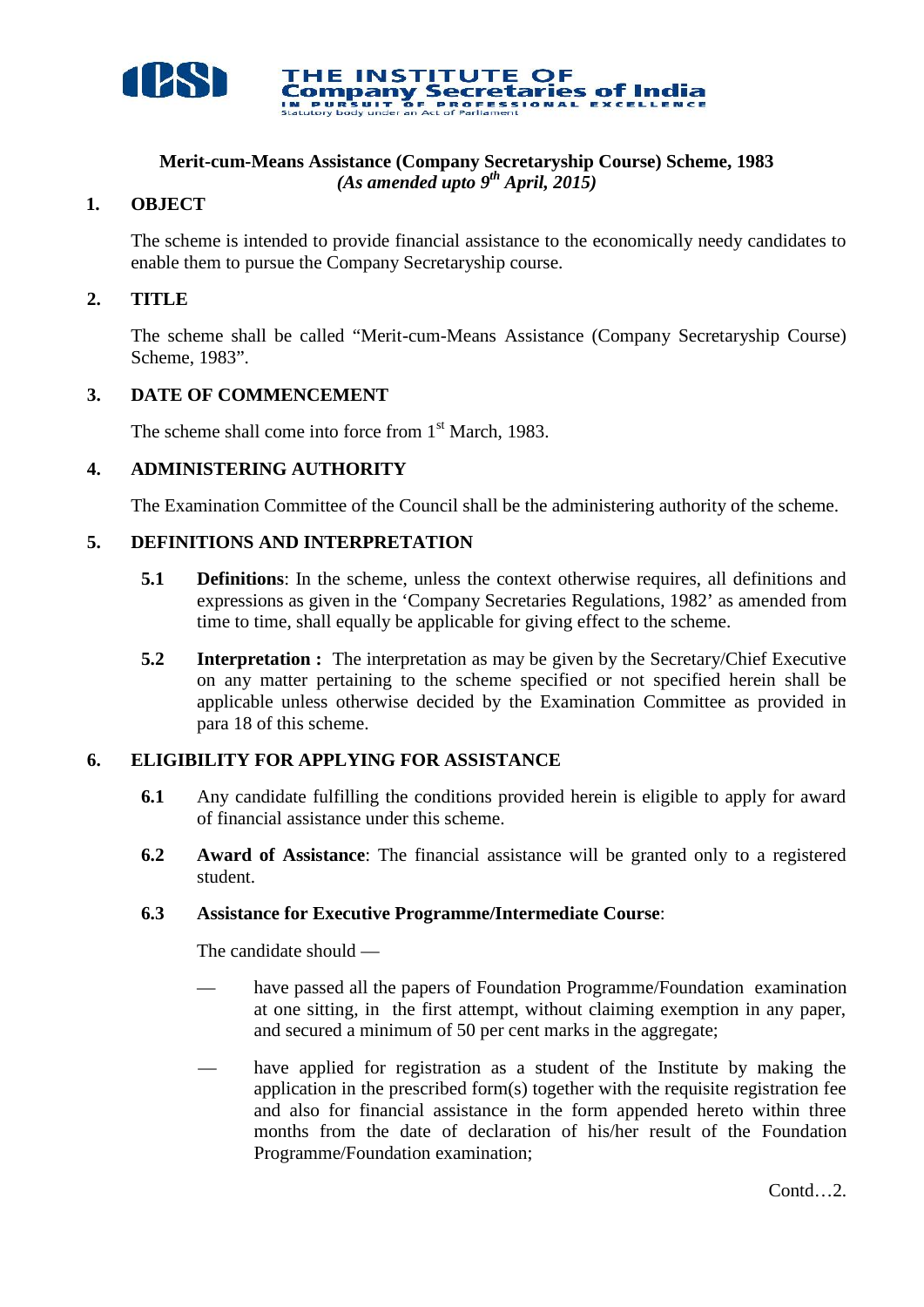have an income (if employed or is having an independent source of income) of not more than ₹2,40,000 in a year if living on his/her independent income OR if he/she is dependent on his/her parents/guardian/spouse whether partially or wholly, a combined income from all sources of not more than ₹3,60,000 in a year; and have no other source from which assistance/scholarship is received simultaneously while pursuing the course for company secretaryship.

# **6.4 Assistance for Professional Programme/Final Course**

The candidate should —

- be a bonafide registered student of the Institute;
- have passed all the papers included under both modules/groups of Executive Programme/Intermediate examination in the first attempt, at one sitting, without claiming exemption in any paper, and secured a minimum of 50 per cent marks in the aggregate;
- have an income (if employed or is having an independent source of income) of not more than ₹2,40,000 in a year if living on his/her independent income OR if he/she is dependent on his/her parents/guardian/spouse whether partially or wholly, a combined income from all sources of not more than ₹3,60,000 in a year; and
- have no other source from which any assistance/scholarship is received simultaneously while pursuing the course for company secretaryship.

## **7. REFUND OF REGISTRATION FEE TO INELIGIBLE CANDIDATES**

The registration fees will be refunded, after deducting ₹25 towards administrative charges, if a candidate decides not to pursue the company secretaryship course consequent upon non-grant of financial assistance.

No refund of registration fee shall, however, be made to a registered student who has been found eligible for grant of/granted assistance.

## **8. NUMBER OF AWARDS OF ASSISTANCE**

- **8.1 For Executive Programme**: The number of awards for Executive Programme course shall not exceed 25 in each session or 50 in a year.
- **8.2 For Professional Programme**: The number of awards for Professional Programme course shall not exceed 25 in each session or 50 in a year.

## **9. VALUE**

- **9.1** The financial assistance per student will be ₹500 per month for a period of ten months.
- **9.2** *The candidates selected for the award of assistance shall be exempted from payment of Education Fee and Examination Fee during the period of assistance.*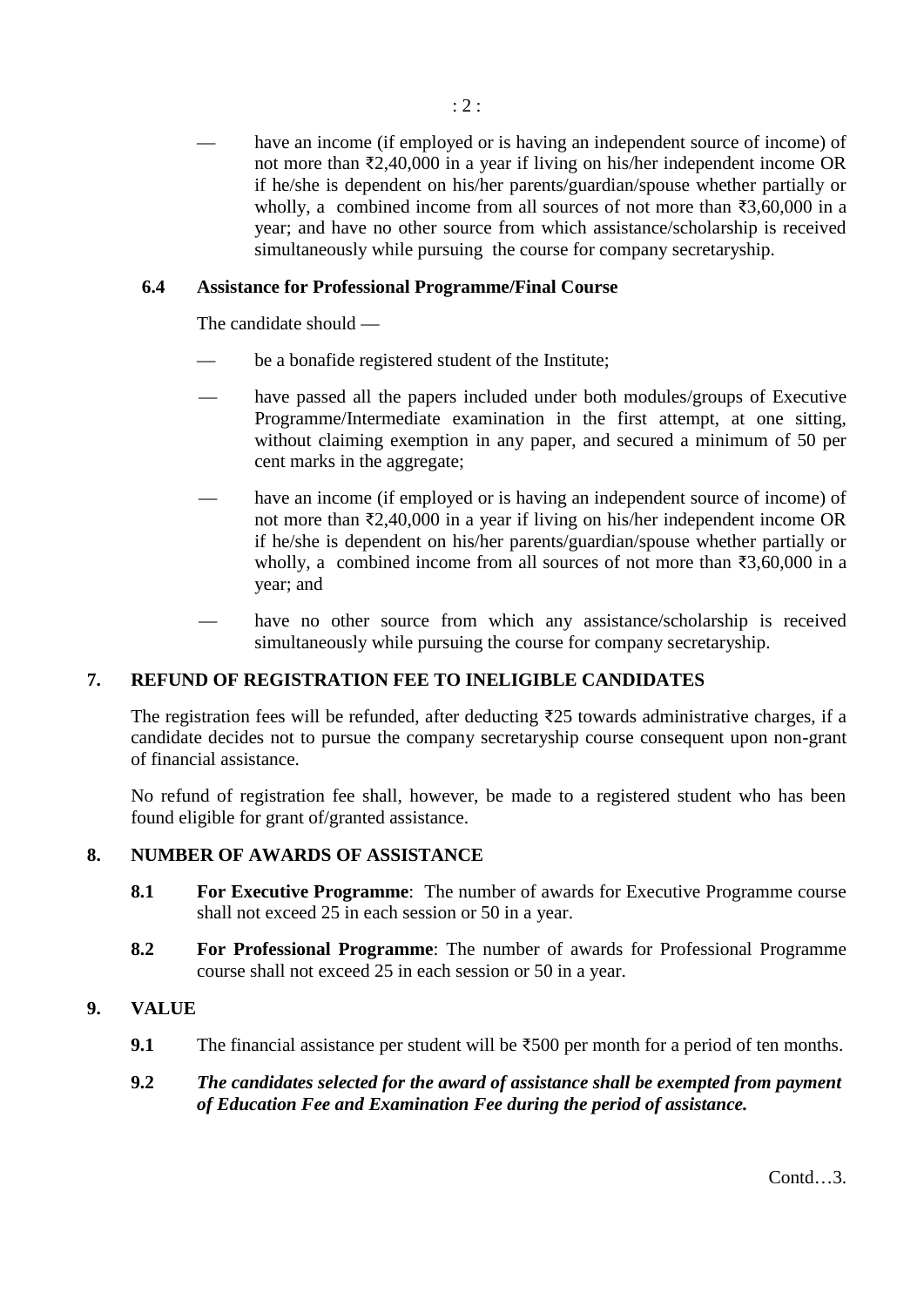#### **10. DURATION**

The financial assistance for period of 10 months shall commence from the month following the month of declaration of result and on registration as a student and last upto and including the month in which the candidate for the first time normally becomes eligible to appear in immediate Executive/Professional Programme examination, as the case may be. However, if a candidate registers himself/herself immediately after declaration of results in the same month itself, he/she shall also be eligible for grant of exemption from payment of Education Fee from that month.

## **11. CONDITIONS FOR CONTINUANCE OF ASSISTANCE**

The benefits accruing from this assistance scheme shall continue for the period specified in para 10 above, subject to the following conditions:

- $\frac{1}{1}$  that the student consciously and diligently pursues the studies and complies with all the requirements and formalities as may be specified by the Institute from time to time.
- $\frac{1}{\sqrt{1-\frac{1}{\sqrt{1-\frac{1}{\sqrt{1-\frac{1}{\sqrt{1-\frac{1}{\sqrt{1-\frac{1}{\sqrt{1-\frac{1}{\sqrt{1-\frac{1}{\sqrt{1-\frac{1}{\sqrt{1-\frac{1}{\sqrt{1-\frac{1}{\sqrt{1-\frac{1}{\sqrt{1-\frac{1}{\sqrt{1-\frac{1}{\sqrt{1-\frac{1}{\sqrt{1-\frac{1}{\sqrt{1-\frac{1}{\sqrt{1-\frac{1}{\sqrt{1-\frac{1}{\sqrt{1-\frac{1}{\sqrt{1-\frac{1}{\sqrt{1-\frac{1}{\sqrt{1-\frac{1}{\sqrt{1-\frac{1}{\sqrt{1-\frac{1}{$ subject to review by the Institute on quarterly basis; and
- that the conduct of the candidate is found satisfactory as provided in Regulation 27 of the 'Company Secretaries Regulations, 1982'.

## **12. PROCEDURE**

Application for seeking financial assistance shall be made by a candidate in the form appended hereto accompanied by:

- *attested copies of certificates, mark-sheets, etc. in support of his/her qualifications; and*
- *income certificate clearly indicating monthly as well as yearly income of the candidate and/or his/her parents/guardian/spouse in the enclosed form or as specified by the Institute from time to time.*

The application complete in all respect should reach the Institute on or before the last date as may be notified in the "Student Company Secretary" and "Foundation Course" E-Bulletins. Incomplete applications or applications received after the last date in the Institute may not be considered.

## **13. ANNOUNCEMENT INVITING APPLICATIONS**

The Institute may publish an announcement in "Student Company Secretary" and "Foundation Course" E-Bulletins at least once in every six months normally in the months of March/April and September/October issues inviting applications for award of assistance for each session.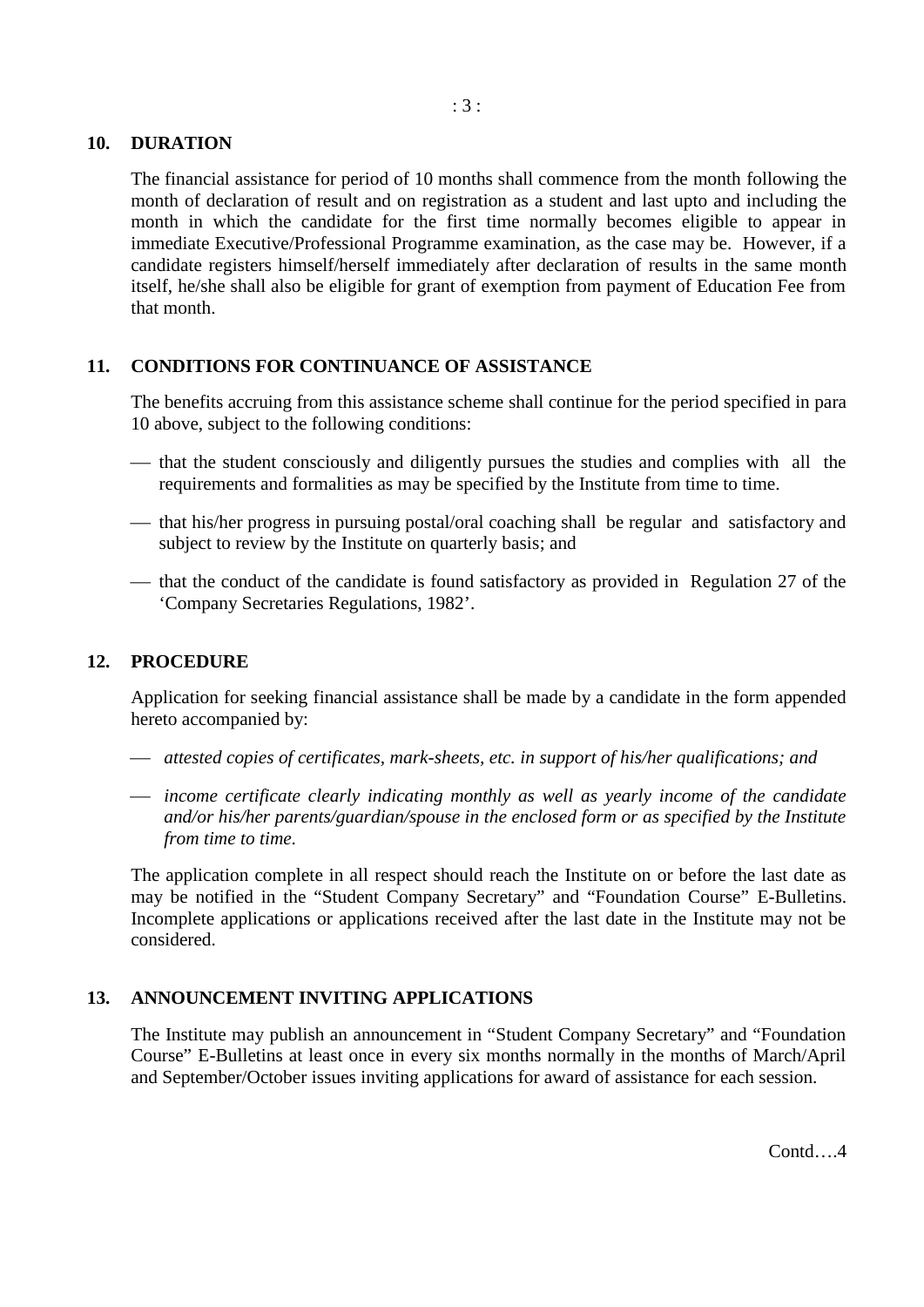#### **14. CRITERIA FOR AWARD OF ASSISTANCE**

#### **14.1 Selection for award of assistance**

The selection for award of assistance will be made purely on merit-cum-means basis subject to following reservations made for Scheduled Castes/Tribes and Physically Handicapped candidates:

#### **14.2 Reservations for Scheduled Castes/Tribes**

Two awards per session each for the Executive Programme and Professional Programme examinations are provisionally reserved for candidates belonging to Scheduled Castes/Tribes fulfilling minimum eligibility conditions given in this scheme.

#### **14.3 Reservations for Physically Handicapped persons**

Two awards per session each for the Executive Programme and Professional Programme examinations are provisionally reserved for Physically Handicapped candidates fulfilling minimum eligibility conditions given in this scheme.

#### **14.4 Un-utilised reserved awards**

If the reserved awards mentioned in preceding paragraphs 14.2 and 14.3 are not availed of by Schedules Caste/Tribe and/or Physically Handicapped candidates then these may be given to other eligible candidates.

#### **14.5 Power to remove difficulties**

Notwithstanding the provisions contained elsewhere in this scheme the Examination Committee may relax or waive any requirement(s) for the purpose of grant of financial assistance to Scheduled Castes/Tribes and/or Physically Handicapped candidates out of the reservations made here-in-above.

## **15. COMMUNICATION**

The decision with regard to selection of awardees for the assistance will be published in the "Student Company Secretary" and "Foundation Course" E-Bulletins and also intimated individually to the awardees concerned.

## **16. PAYMENT OF ASSISTANCE AMOUNT**

The assistance amount will normally be paid to each awardee at the beginning of each month for the previous month by way of crossed account payee cheque/demand draft/electronic mode subject to his/her fulfilling the conditions with regard to the award of assistance.